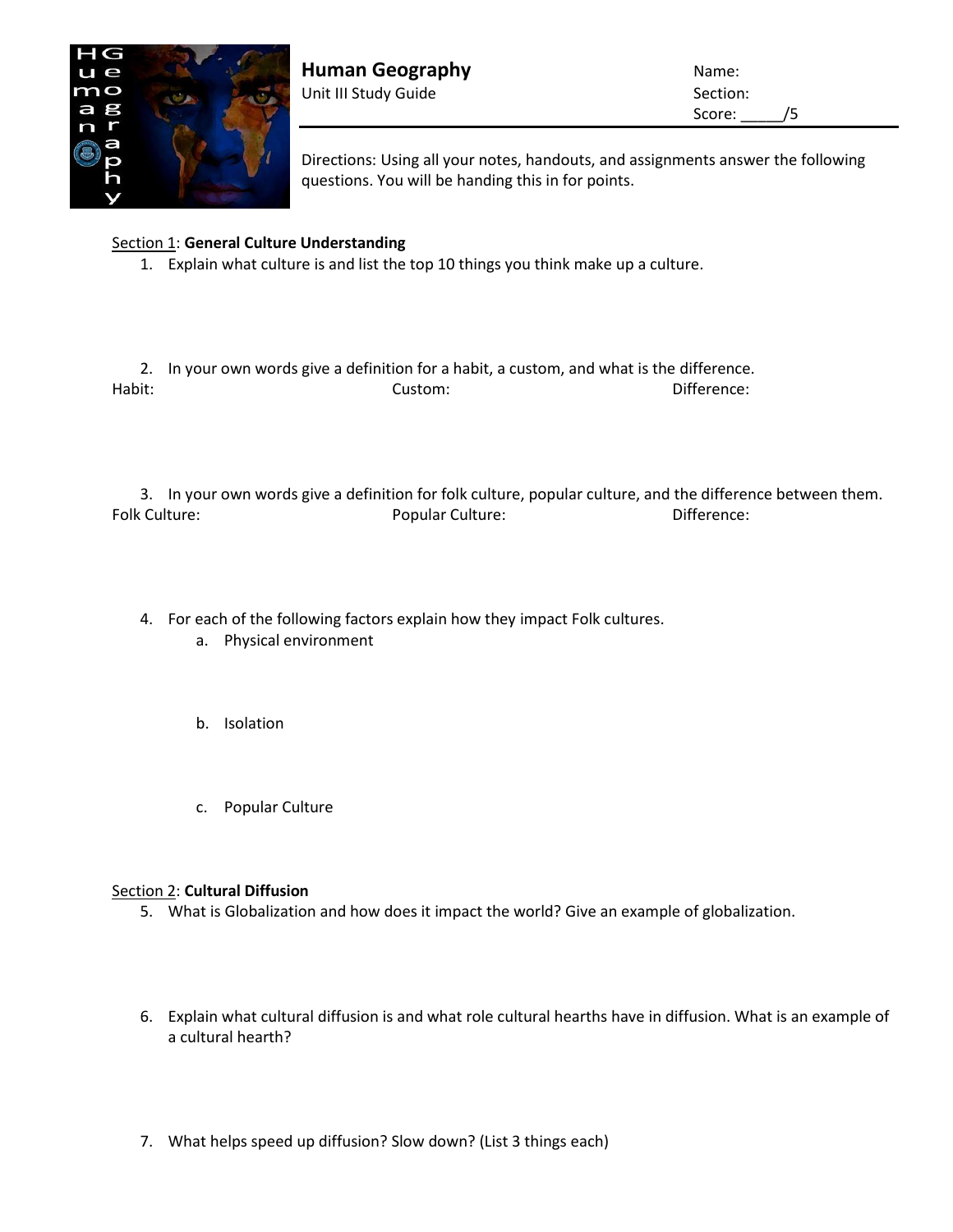- 8. Explain what cultural convergence is and how that can lead to either integration or cultural clashes.
- 9. What are positives and negatives of cultural diffusion? (List 2 each)

## Section 3: **Political Geography**

- 10. In your own words and in a complete sentence explain what a state is.
- 11. Explain what it means to have sovereignty.
- 12. What are characteristics of the following types of states:
	- a. Elongated
	- b. Fragmented
	- c. Compact States
	- d. Perforated States
	- e. Prorupted States
- 13. What is a landlocked state and why are they at a major disadvantage?
- 14. How is the physical landscape used in order to make borders? (List 3 types of landforms that are used as borders.